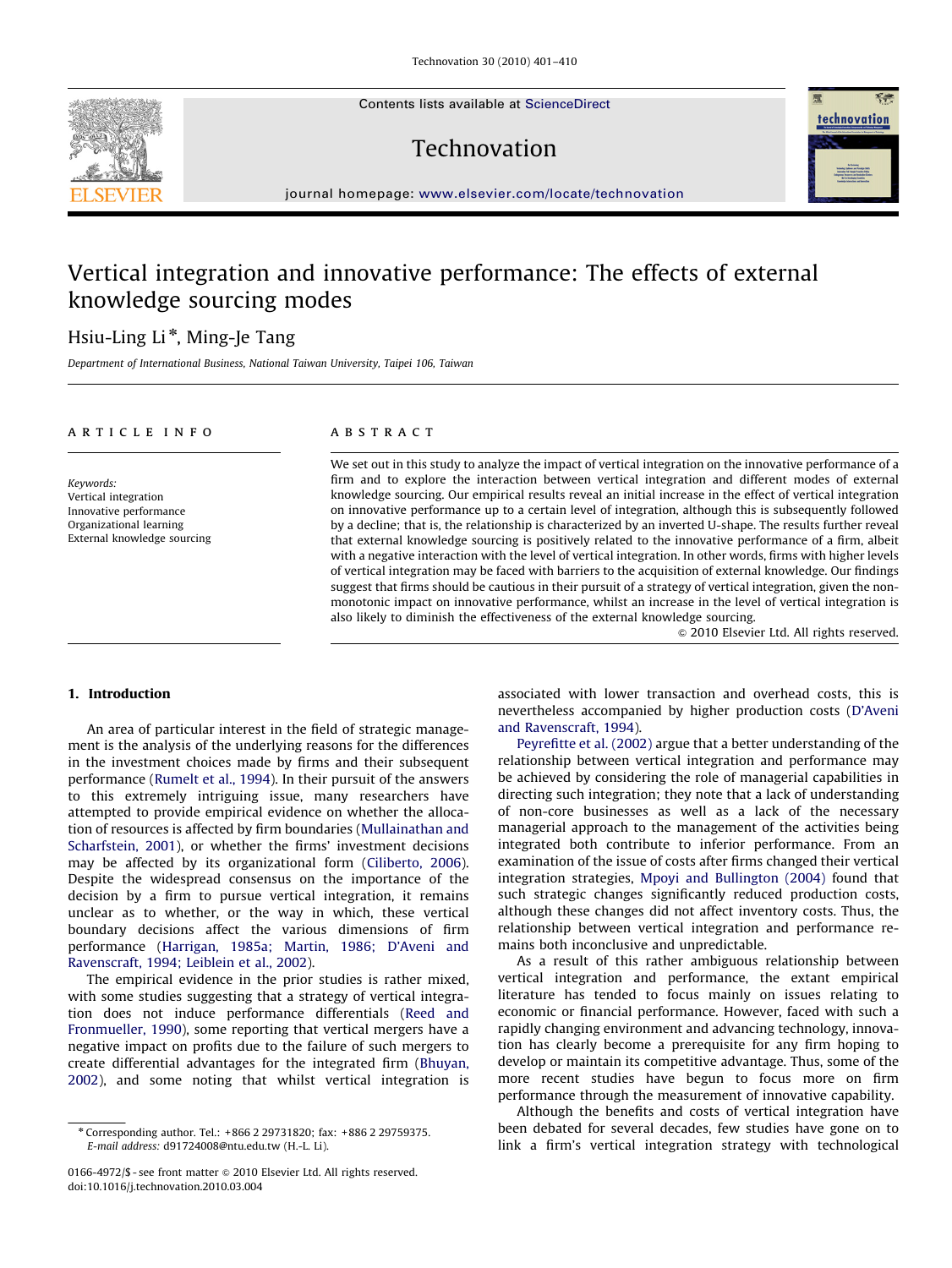innovation. [Armour and Teece \(1980\)](#page--1-0) argue that vertical integration and R&D expenditure are positively correlated, suggesting that vertical integration can facilitate the transfer of technical information, and that when complex inter-stage interdependencies are involved, this can also facilitate the implementation of new processes or the introduction of new products.

Amongst the more recent studies, [Jacobides and Winter \(2005\)](#page--1-0) argue that the scope of a firm is related to the process of capability development, whilst [Macher \(2006\)](#page--1-0) undertakes a comparative analysis of the ways in which firms efficiently organize themselves to solve different types of problems relating to technological development. These studies highlight a very interesting and potential direction for further study aimed at clarifying the relationship between vertical integration and the innovative performance of a firm.

The need for flexibility in organizational capabilities has also emerged as a critical issue with regard to firm boundaries and the choices made by a firm between internal and external knowledge integration [\(Grant, 1996a\)](#page--1-0), particularly in conditions of dynamically competitive markets. In such cases, the optimal growth of the firm involves a fine balance between the exploitation of existing resources and the development of new resources and capabilities [\(Penrose, 1959; Wernerfelt and Montgomery, 1988\)](#page--1-0).

Firms are thus forced to search for external sources of knowledge in order to diversify their research portfolios and to broaden their knowledge base. Any increase in the technological diversification of a firm can promote the cross-fertilization between different areas of technological expertise whilst simultaneously reducing the lock-in effect in those technologies with low profitability [\(Garcia-Vega, 2006](#page--1-0)). This thereby highlights the importance of external knowledge sourcing with regard to the development of the innovative capability of a firm.

However, we still know relatively little about whether, or the ways in which, organizational structure interacts with the external knowledge sourcing modes with regard to determining the innovative performance of a firm. As noted earlier, vertical integration is likely to influence the potential returns to R&D investment, which determines the firm's absorptive capacity, and which in turn influences the effectiveness of external knowledge sourcing. We therefore set out in this study to explore the ways in which the innovative performance of a firm interacts with its vertically-integrated structure and its external knowledge sourcing modes.

Using the 'quality of innovation output' and the 'technological scope' of a firm as the intermediate measures of innovative performance, the main contribution made by the present study is its clarification of the relationship between the level of vertical integration and the innovative performance of a firm. We also provide some contribution to the literature on organizational learning. Vertical integration and external knowledge sourcing modes are beneficial for firms with regard to enhancing their level of innovativeness; however, it should be noted that for firms with higher levels of vertical integration, a negative correlation is found in the interplay between vertical integration, external knowledge sourcing modes and innovative performance.

The remainder of this paper is organized as follows. Section 2 provides a brief review of the extant literature on vertical integration and technological innovation and discusses the relationship between vertical integration and innovative performance; the role of external knowledge sourcing and its impact on the relationship between vertical integration and innovative performance is also discussed in this section. Section 3 provides information on the data and methodology used to test our hypotheses, as well as our data analysis, with the results subsequently being presented in Section 4. Section 5 provides a discussion of our results, as well as a review of the limitations and recommendations for future research. Section 6 provides the conclusions drawn from this study.

#### 2. Theoretical background and hypotheses

From a resource-based perspective, both vertical integration and diversification can be viewed as ways of capturing rents on scarce, firm-specific assets (that is, services which are difficult to sell in intermediate markets) ([Penrose, 1959; Wernerfelt, 1984;](#page--1-0) [Teece, 1986;](#page--1-0) [Williamson, 1991](#page--1-0)) and of developing new capabilities ([Wernerfelt, 1984\)](#page--1-0). Although firm performance is measured in many of the prior studies by observing the innovative capability of a firm, the relationship between a strategy of vertical integration and innovative performance has still to be broadly discussed; thus, as noted above, the findings remain inconclusive. The present study sets out to clarify the relationship between vertical integration and a firm's innovative performance in order to fill this gap. We also examine the ways in which vertical integration interacts with external knowledge sourcing modes in determining a firm's innovative performance.

#### 2.1. Vertical integration and innovative performance

From a knowledge-based perspective, the development of new knowledge by firms, a process that is clearly vital to their sustainable competitive advantage, arises from unique combinations of existing knowledge ([Nelson and Winter, 1982; Fleming,](#page--1-0) [2001\)](#page--1-0). It is argued in some studies that when complex interdependencies are involved, vertical integration can enhance technological innovation through the sharing of technological information common to the separate stages of the development of an industry; this can be achieved by facilitating the implementation of new technologies and through the formulation of more astute research objectives [\(Armour and Teece, 1980;](#page--1-0) [Monteverde, 1995\)](#page--1-0). Vertically-integrated firms with many of relevant complementary assets under control ([Teece, 1986\)](#page--1-0) would have better opportunities for internal application of knowledge generated by R&D and then facilitate appropriability of R&D ([Kumar and Saqib, 1996\)](#page--1-0).

[Chesbrough and Teece \(1996\)](#page--1-0) offer a case for retaining new technologies in-house, since vertically-integrated firms have established processes for settling conflicts and coordinating their innovation activities; in other words, vertical integration facilitates systemic innovations by facilitating information flows and the coordination of investment plans ([Teece, 1996](#page--1-0)). [Afuah](#page--1-0) [\(2001\)](#page--1-0) also suggests that in the early days of a new technology, a 'make' decision is better than a 'buy' decision, essentially because the firm's communication channels are the key to the success of the innovation.

In more specific terms, due to the lock-in effect on downstream firms arising from vertical integration, and since such vertical integration increases the expected value of the firm's R&D activities because of better appropriability ([Kumar and Saqib,](#page--1-0) [1996\)](#page--1-0), upstream firms will tend to be more innovative, thereby raising the likelihood of attracting other downstream firms ([Brocas, 2003](#page--1-0)). As such, vertical integration, which serves as an internal mechanism for knowledge transfer and integration, is positively related to innovation. In contrast, however, in one particular earlier study, it was demonstrated that a high degree of vertical integration raises the height of a firm's exit barriers and also gives rise to greater inflexibility ([Harrigan, 1980](#page--1-0)).

According to [Abernathy and Wayne \(1974\),](#page--1-0) the ''relentless pursuit of learning curve economies'', with the attendant vertical integration implications, has a negative effect on technological innovation. The areas covered by a firm's core competences are